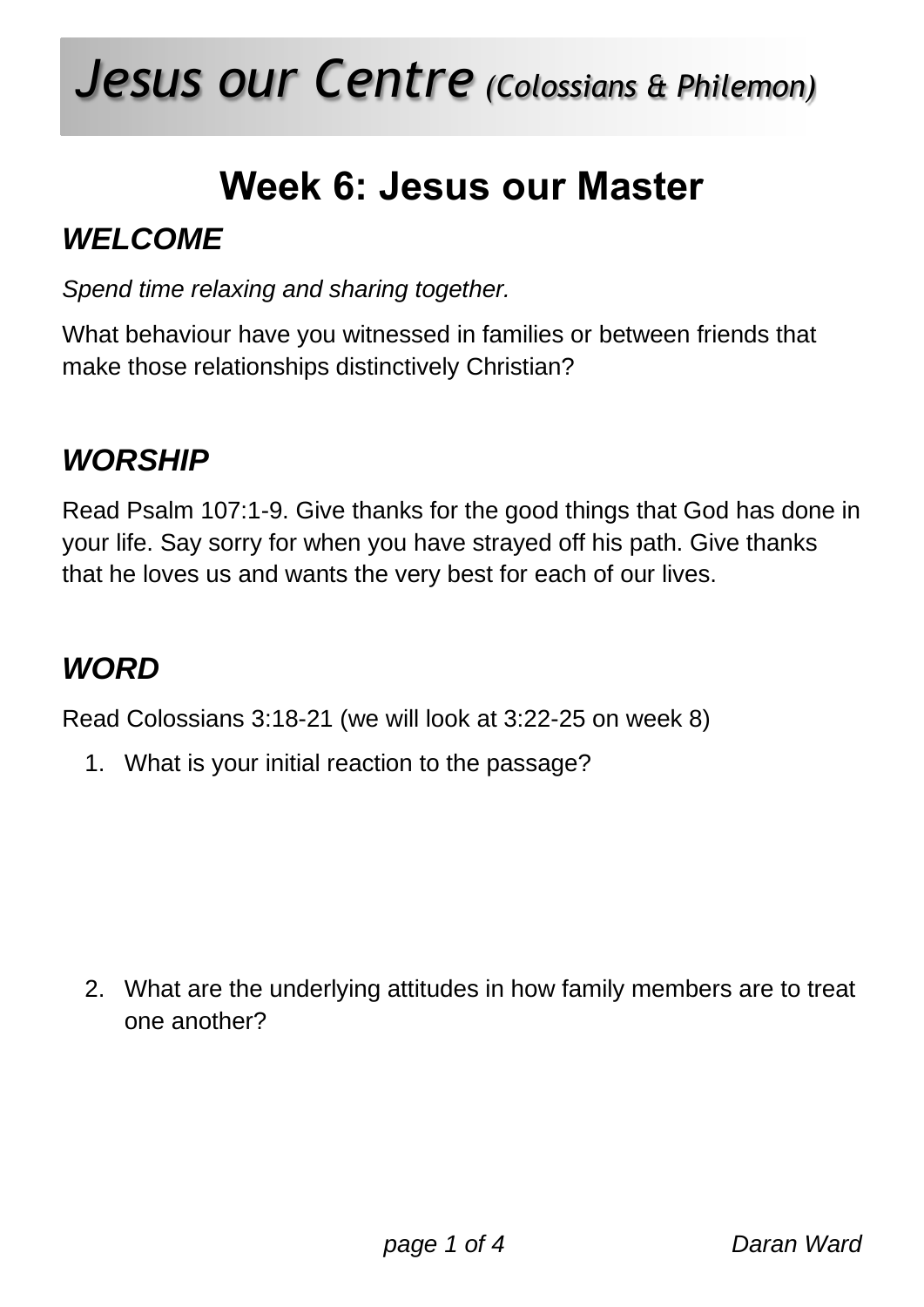## *Growth Group Notes Spring 2022*



#### **Wives and husbands** (vv18-19).

First, we should acknowledge that "Wives, submit yourselves to your husbands" is a verse that has been misused down the ages. Some men have used it as permission to abuse their wives. Some women have understood it to mean that they should suffer in silence at the hands of an abusive husband. This is absolutely not what Paul meant and these verses should never be used to justify abuse.

We should also note that these instructions are set within the context of Christian marriage and therefore the assumption is that both husband and wife have submitted themselves to the Lord. Also note that this isn't the only thing that Paul said to Christian wives and husbands because everything that Paul said has been aimed at the believers in Colossae which clearly includes wives and husbands. For example, Col 3:12-13.

3. What insight does Col 3:12-13 bring to the nature of the relationship between husbands and wives?

In Paul's letter to the Ephesians he provides the same instructions but in more detail. Read Ephesians 5:21-33

4. What difference does Eph 5:21 make in the relationship?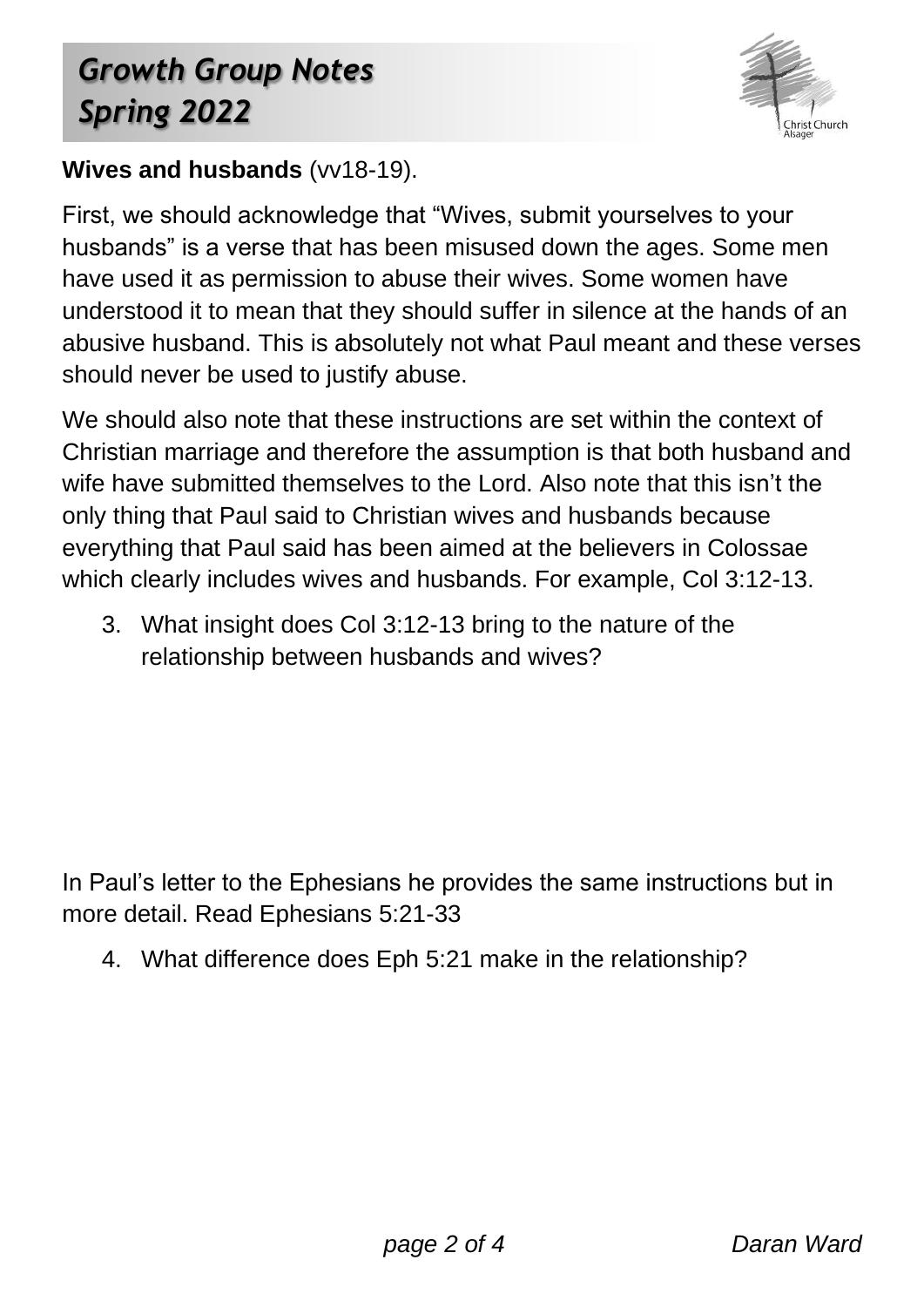# *Jesus our Centre (Colossians & Philemon)*

5. What are the responsibilities that a wife has to her husband and vice versa?

6. Read John 5:17-18 and 1 Corinthians 15:27-28. What do these verses tell us about the relationship between the Father and the Son?

7. Paul says the husband is the head of the wife as Christ is the head of the church, his body, of which he is the Saviour. What does that mean? Look at Ephesians 1:22, 2:20 and 4:14-16

#### **Children and Fathers (parents)** (vv20-21).

In a culture where children had no rights, Paul speaks to them as full members of the church. This suggests that the children were old enough to be responsible and understand what Paul was saying but young enough that they were still dependant on their parents. So, Paul isn't talking to thirty year olds and isn't saying that whatever our age we should obey our parents in everything. My sons are 22 and nearly 25 – they still come to me and Aly for advice – but I don't expect them obey us in everything.

The relationship between children and parents is intended to be an image of the relationship between us and our heavenly father.